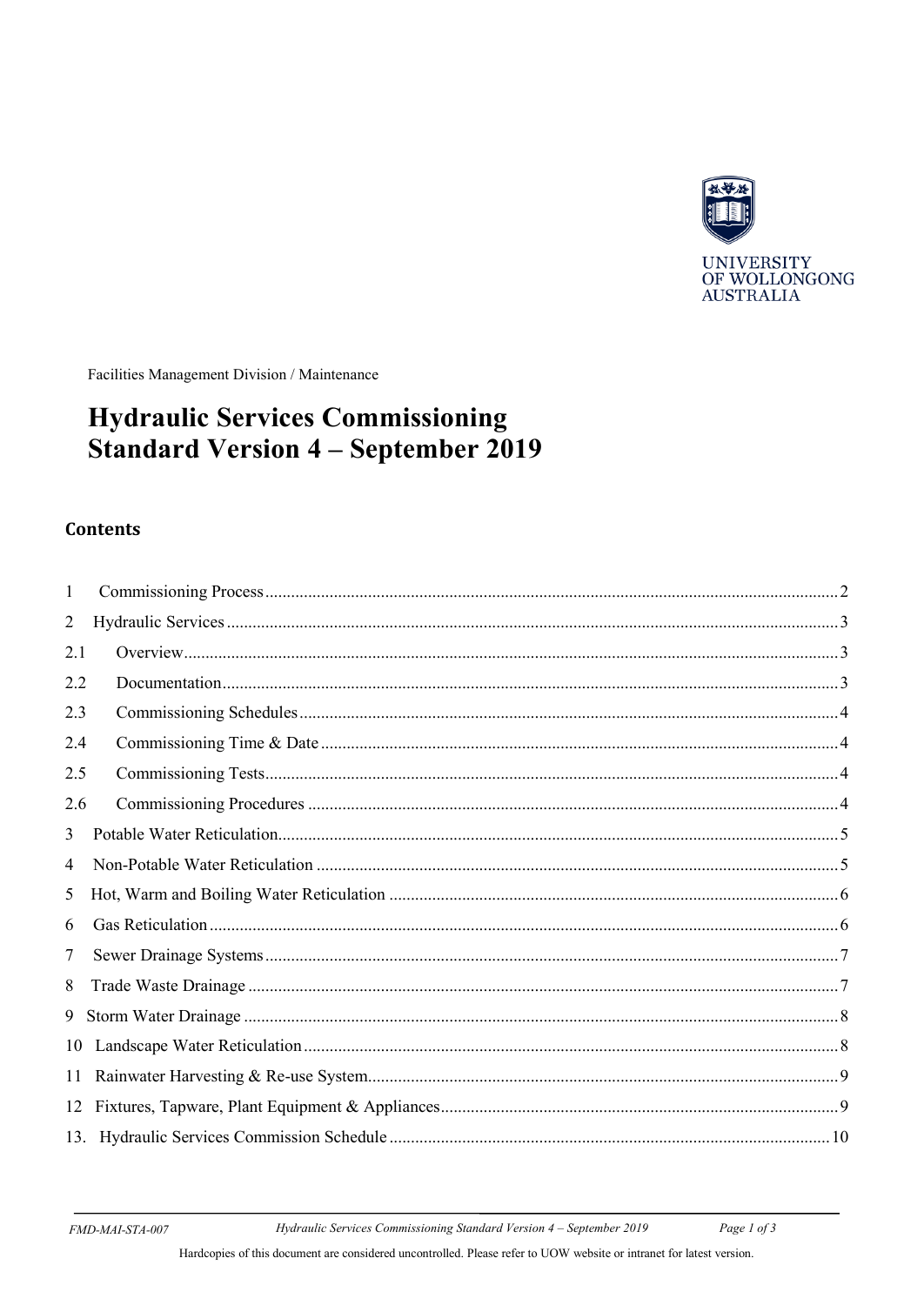# <span id="page-1-0"></span>**1 Commissioning Process**



*FMD-MAI-STA-007 Hydraulic Services Commissioning Standard Version 4 – September 2019 Page 2 of 3*

Hardcopies of this document are considered uncontrolled. Please refer to UOW website or intranet for latest version.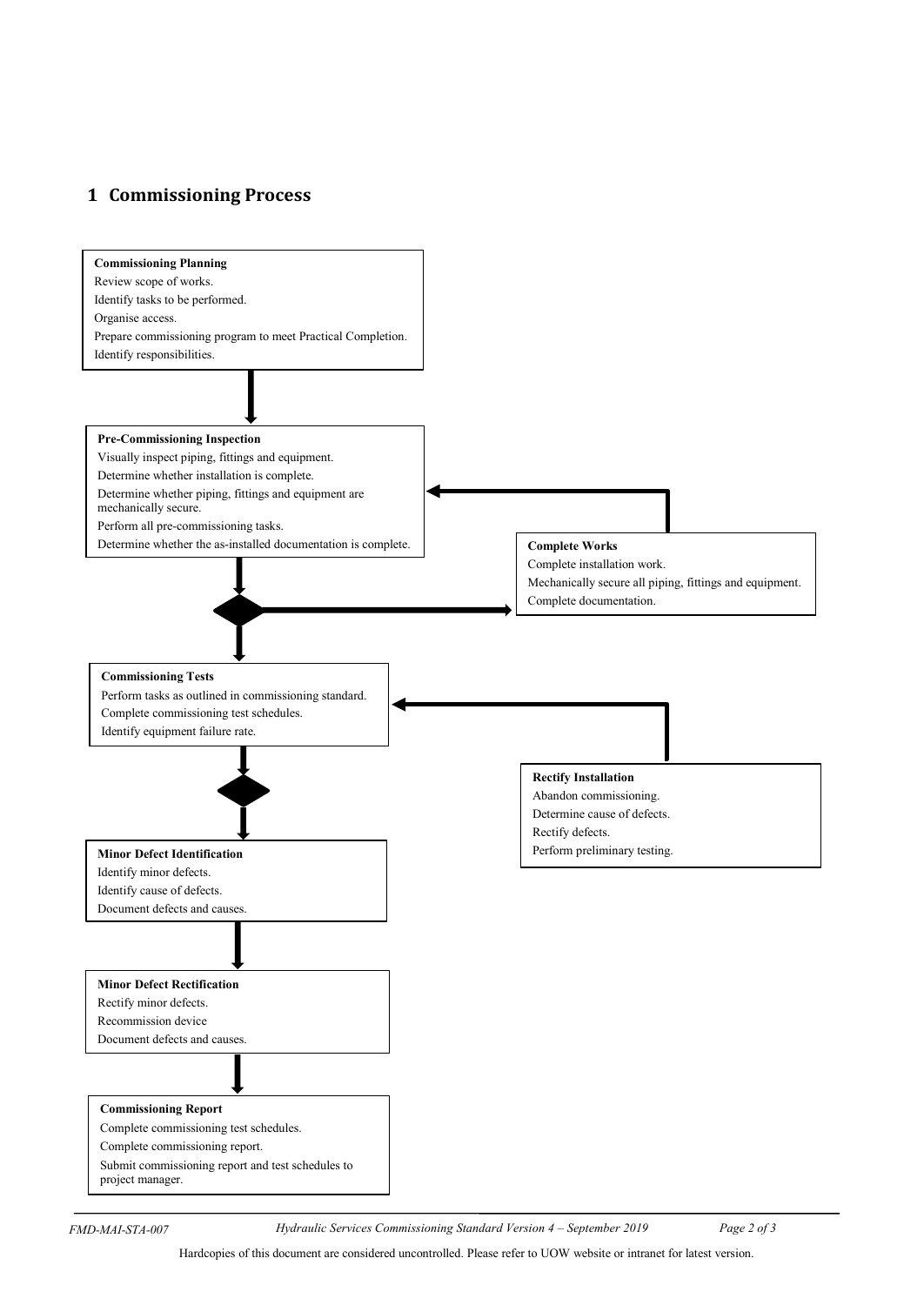# <span id="page-2-0"></span>**2 Hydraulic Services**

The list is not exhaustive and additional systems are to be included as dictated by individual project requirements. The hydraulic services provide the University of Wollongong with the supply and reticulation of water and gas. Following are the hydraulic services primary systems:

- Potable Water Reticulation Systems;
- Non-Potable Reticulation Water Systems;
- Sewerage and Trade Waste Drainage Systems;
- Storm water Drainage Systems;
- Gas Reticulation Systems;
- Landscape Water Reticulation Systems;
- Rainwater Harvesting and Re-use Systems;
- <span id="page-2-1"></span>• Fixtures, Tapware, Plant, Equipment and appliances.

# **2.1 Overview**

The commissioning standard for the hydraulic services involves the following stages:

| <b>Stages</b> | <b>Description</b>                                                   | <b>Parties Involved</b> |
|---------------|----------------------------------------------------------------------|-------------------------|
| Stage 1       | Unit Testing - Performed by the manufacturer at a component          | Manufacturer            |
|               | level.                                                               |                         |
| Stage 2       | Installation Inspections - Performed by the project manager          | Project Manager         |
|               | during the installation process. The objective is to identify poorly |                         |
|               | installed equipment or parts of the installation do not comply with  |                         |
|               | the provisions of the design specifications. Provided the defect is  |                         |
|               | identified at an early stage, the cost of remedial work and delays   |                         |
|               | to the project program can be minimised.                             |                         |
| Stage 3       | Final Commissioning - Performed by the installation contractor       | Contractor,             |
|               | and witnessed by the project manager.                                | Project Manager         |

*Table 1 - Commissioning Stages* 

Final commissioning is the most important part of the quality control process. It is at this stage of the project the project manager will determine whether the system is ready to be approved for Practical Completion.

All commissioning tests are critical and shall be performed to ensure all hydraulic services operate correctly. It is the University of Wollongong's objective to complete the commissioning tests with zero defects remaining in the system.

# <span id="page-2-2"></span>**2.2 Documentation**

The contractor shall submit a complete set of documentation to the project manager no later than one (1) week prior to the planned commissioning date. As a minimum the documentation shall comprise:

a. 'Work as Executed' drawings;

b. Equipment technical manuals;

*FMD-MAI-STA-007 Hydraulic Services Commissioning Standard Version 4 – September 2019 Page 3 of 3*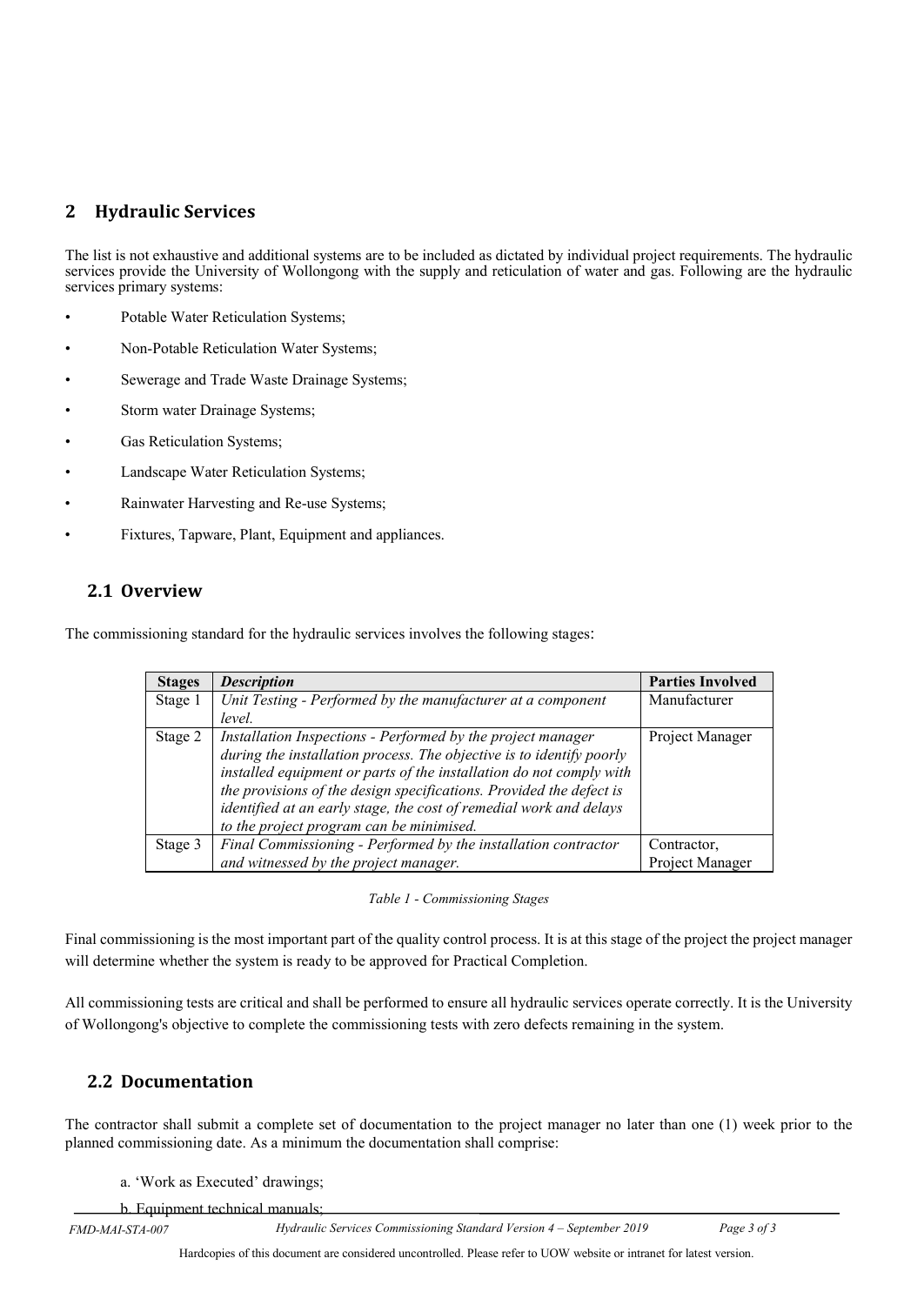- c. Equipment operation manuals;
- d. Trade waste forms.
- e. Commissioning Schedules
- f. Thermostatic Mixing Valve Test Schedules
- g. Backflow Prevention Valve Test Schedules

h. Test schedules from suppliers for specialist equipment such as fire pumps, reverse osmosis systems, pump stations and the like.

The contractor shall obtain written approval of the documentation before commencing the commissioning tests.

# <span id="page-3-0"></span>**2.3 Commissioning Schedules**

The hydraulic services commissioning schedules contained in this document have been provided as examples of the minimum requirements for testing and verifying system operation and compliance prior to practical completion. The contractor shall include commissioning schedules as necessary to include all hydraulic services systems installed in the project. Schedules are to include all items relevant to the project.

At the completion of the commissioning tests, the University of Wollongong shall have one complete set of commissioning schedules containing all equipment that is free of defects.

# <span id="page-3-1"></span>**2.4 Commissioning Time & Date**

The contractor shall submit a program to the project manager containing the proposed time and date for each commissioning test at least two (2) weeks prior to the planned commissioning date. The program must contain allowances for defect rectification and remedial works.

The contractor shall obtain written approval of the program from the project manager before commencing the commissioning tests.

# <span id="page-3-2"></span>**2.5 Commissioning Tests**

Commissioning tests shall be performed to assess the integrity of the hydraulic services. Each commissioning test is specific to the hydraulic service being tested.

All commissioning tasks shall be performed by persons having qualifications and experience suitable for the testing and inspection tasks and all associated remedial work.

As each commissioning test is performed, the results shall be recorded on the appropriate commissioning test schedule. Any comments regarding abnormal operation in particular to failed tests shall be recorded in the comments section of the commissioning schedule.

If equipment fails a test then the commissioning process shall be abandoned. The contractor shall determine the cause of the defects and retest the equipment. A report shall be provided to the project manager outlining the cause of the failure and the action taken to ensure the remainder of the installation shall not experience the same failure.

# <span id="page-3-3"></span>**2.6 Commissioning Procedures**

All tests shall be performed in accordance with relevant Construction Codes, regulations and Australian Standards. Appropriate safety precautions and procedures must be followed at all times.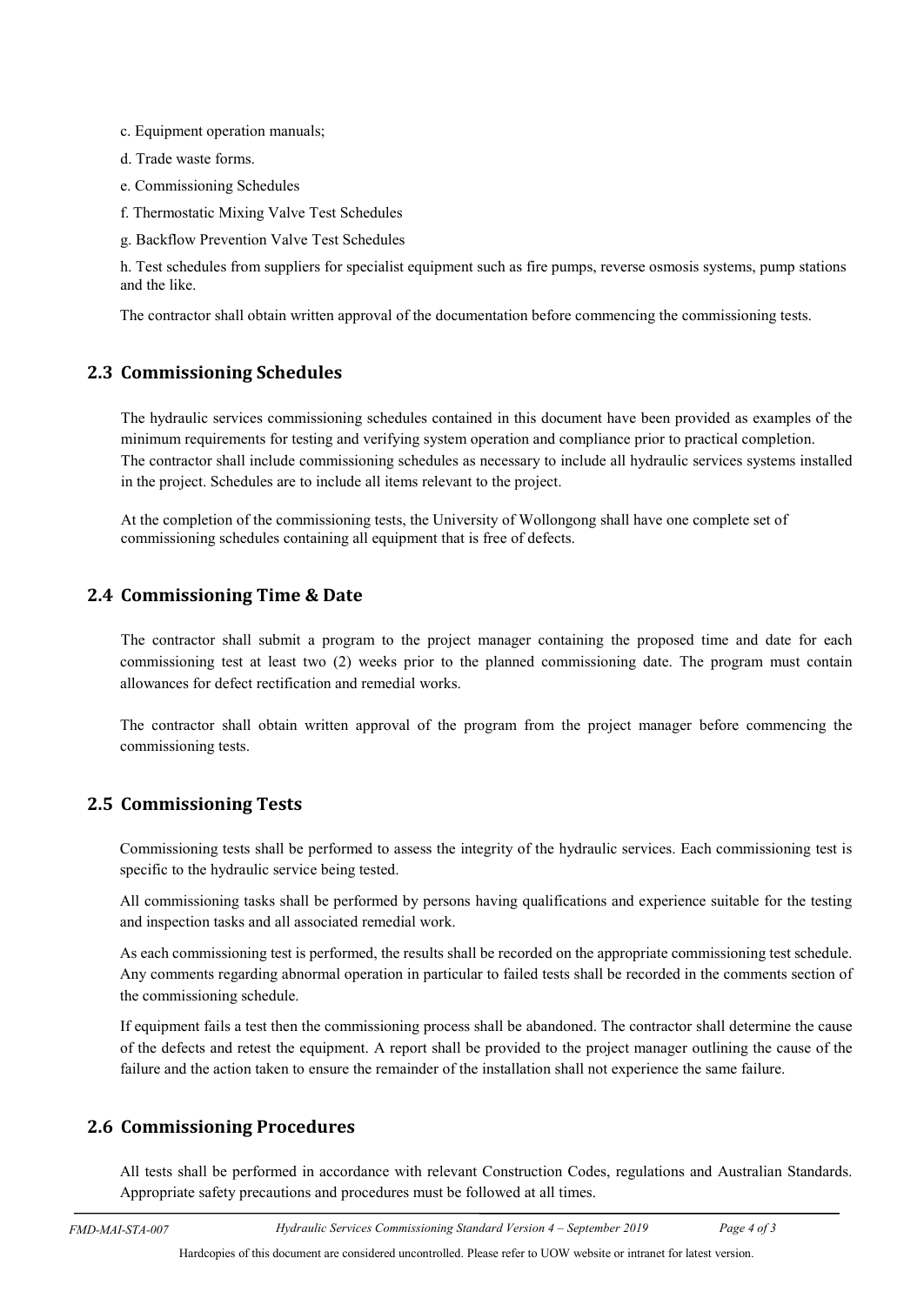Following are the general commissioning procedures apply to all systems and equipment:

- a. Verify all systems and equipment have been installed at the location and in the configuration specified in the
- b. design documentation and in accordance with manufacturers requirements;

b. For all hydraulic commissioning tests, a record of the test results shall be maintained (refer to Commissioning Schedules);

c. For all defects identified, the corrective action must be recorded in the commissioning report and the equipment shall be retested.

# <span id="page-4-0"></span>**3 Potable Water Reticulation**

The following commissioning tasks shall be performed for all potable water reticulation systems:

a. Verify piping is of the specified material;

b. Verify piping has been correctly fixed in accordance with AS 3500.1 and mechanical protection has been provided to minimise the likelihood of physical damage where specified;

- c. Verify piping connections and joints are of the specified type;
- d. Verify piping connections and joints have been correctly sealed and tested in accordance with AS 3500.1;
- e. Verify piping has been concealed where possible in ceiling spaces, wall cavities or duct risers;
- f. Verify piping has been insulated as specified;
- g. Verify piping has been clearly labelled to comply with AS 1345;
- h. Verify control valves function correctly;
- i. Verify the flow rate of the tapware does not exceed the maximum flow required for water conservation;

j. Confirm the correct colour tapware buttons are installed;

k. Test and confirm there are no cross connections with other water services;

l. Confirm the pipework system has been flushed and disinfected in accordance with AS 3500.1;

m. Confirm all installed water meters are functioning correctly and are able to be read via the University of Wollongong communications network.

n. Verify system tests in accordance with AS 3500.1 and other relevant Australian Standard requirements have been successful.

### <span id="page-4-1"></span>**4 Non-Potable Water Reticulation**

The following commissioning tasks shall be performed for all non-potable water reticulation systems:

a. Verify piping is of the specified material;

b. Verify piping has been correctly fixed in accordance with AS 3500.1 and mechanical protection has been provided to minimise the likelihood of physical damage where specified;

- c. Verify piping connections and joints are of the specified type;
- d. Verify piping connections and joints have been correctly sealed;
- e. Verify piping has been concealed where possible in ceiling spaces, wall cavities or risers;
- f. Verify piping has been clearly labelled to comply with AS 1345;
- g. Verify the non-potable water treatment plant has been correctly installed/connected;

h. Verify the operation of protection backflow devices for potable water, e.g. air gaps and backflow protection devices. Provide commissioning reports to both the University of Wollongong and Sydney Water confirming correct operation;

i. Verify operation of sewer discharge function;

j. Verify the operation of pressure control stations where installed;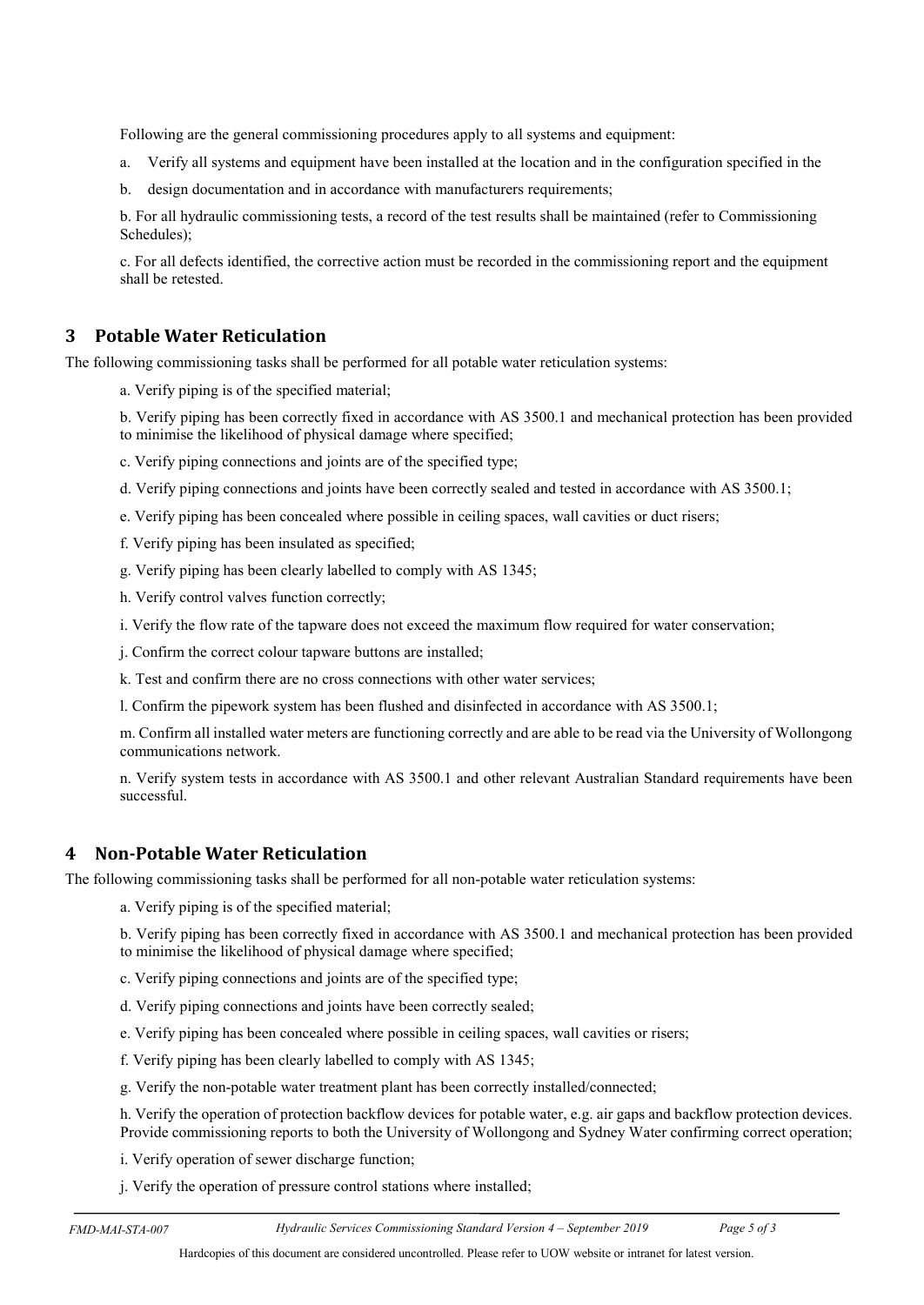k. Verify control valves function correctly;

l. Verify isolation valves function correctly;

m. Verify the flow rate of the tapware does not exceed the maximum flow required for water conservation;

n. Confirm the correct colour tapware buttons are installed;

o. Test and confirm there are no cross connections with other water services;

p. Confirm the pipework system has been flushed and disinfected in accordance with AS 3500.1;

q. Confirm all installed water meters are functioning correctly and are able to be read via the University of Wollongong communications network.

r. Verify system tests in accordance with AS 3500.1 and other relevant Australian Standard requirements have been successful.

### <span id="page-5-0"></span>**5 Hot, Warm and Boiling Water Reticulation**

The following commissioning tasks shall be performed for hot water systems and equipment:

a. Verify piping is of the specified material;

b. Verify piping has been correctly fixed in accordance with AS 3500.1 and mechanical protection has been provided to minimise the likelihood of physical damage where specified;

c. Verify piping connections and joints are of the specified type;

d. Verify piping connections and joints have been correctly sealed;

e. Verify piping has been concealed where possible in ceiling spaces, wall cavities or risers;

f. Verify piping has been clearly labelled to comply with AS 1345;

g. Verify hot water equipment is in compliance with the University of Wollongong's Design Standards;

h. Verify the equipment has been clearly labelled to comply with AS 3500.1 and AS 1345;

i. Verify gas burners (where installed) ignite and burn safely and correctly;

j. Verify associated electrical items and/or electrical hot water units function correctly;

k. Verify ring main circulating pumps work correctly and confirm the flow and return temperatures.

l. Verify boiling water flows correctly and safely from the boiling water units;

m. Verify the temperature of the hot water provided at the hot warm and boiling water outlets is in accordance with the design specifications and relevant Australian Standards.

n. Confirm the correct colour tapware indicators have been installed.

o. Verify the flow rate of the tapware does not exceed the maximum flow required for water conservation;

p. Confirm the correct colour tapware buttons are installed;

q. Test and confirm there are no cross connections with other water services;

r. Confirm the pipework system has been flushed and disinfected in accordance with AS 3500.1;

s. Confirm all installed water meters are functioning correctly and are able to be read via the University of Wollongong communications network.

t. Verify system tests in accordance with AS 3500.1 and other relevant Australian Standard requirements have been successful.

# <span id="page-5-1"></span>**6 Gas Reticulation**

The following commissioning tasks shall be performed for all gas reticulation systems:

a. Verify piping is of the specified material;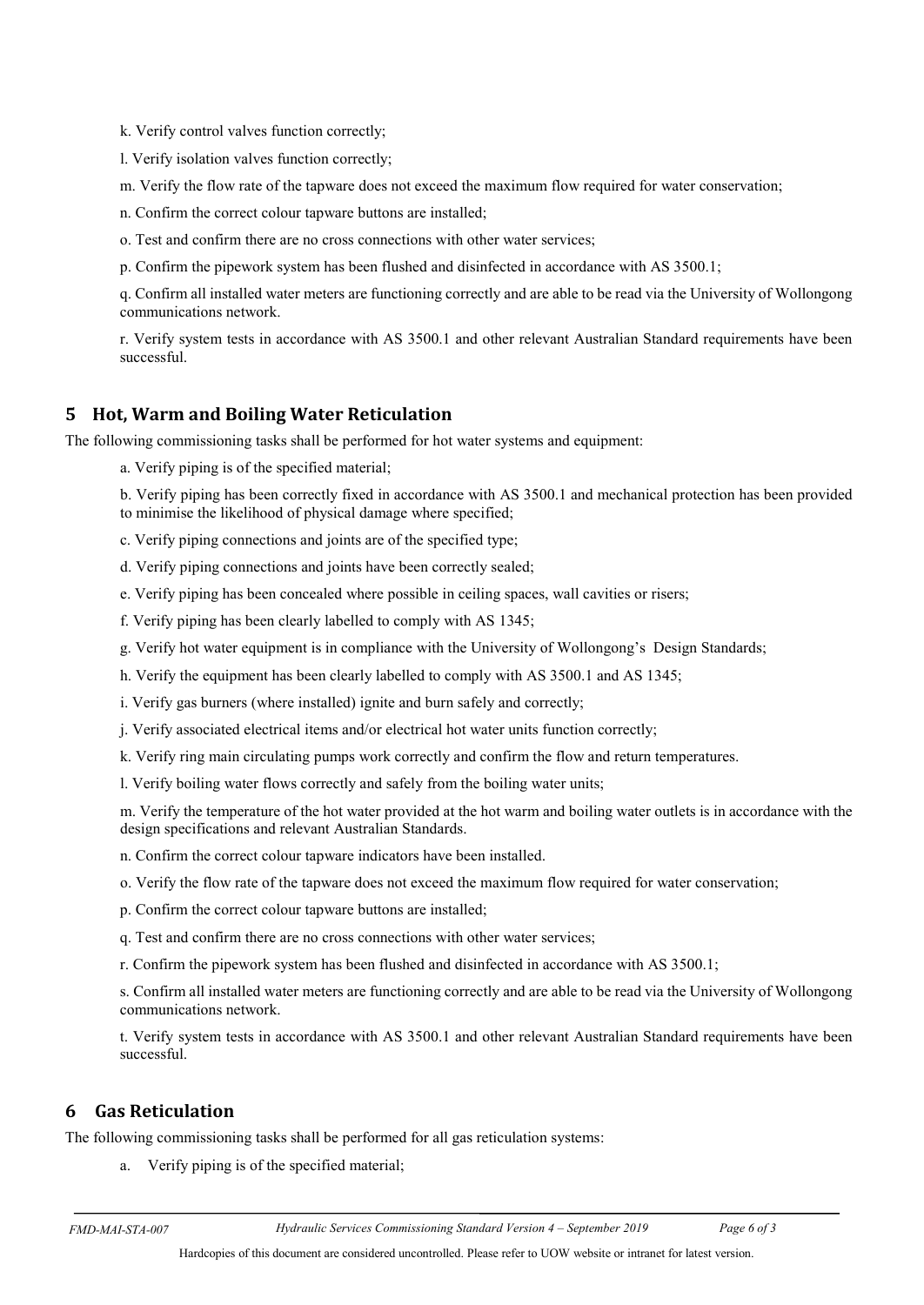b. Verify piping has been correctly fixed in accordance with AS 3500.1 and mechanical protection has been provided to minimise the likelihood of physical damage where specified;

c. Verify piping connections and joints are of the specified type and comply with AS 5601;

d. Verify piping connections and joints have been correctly sealed and tested in accordance with AS 5601;

f. Verify piping has been concealed where possible in ceiling spaces, wall cavities or duct risers;

g. Verify flues have been correctly fitted and terminated and associated penetrations are waterproof;

h. Certify powered flues and associated services lockouts are working in accordance with manufacturer's instructions;

i. Verify piping has been clearly labelled (where required) to comply with AS 1345;

j. Verify control valves function correctly;

k. Verify design pressures nominated are achieved;

l. Verify pressure regulators function correctly;

m. Confirm the emergency shut-off system functions correctly.

n. Confirm all installed water meters are functioning correctly and are able to be read via the University of Wollongong communications network.

o. Verify system tests in accordance with AS 3500.1 and other relevant Australian Standard requirements have been successful.

### <span id="page-6-0"></span>**7 Sewer Drainage Systems**

The following commissioning tasks shall be performed for all sewer drainage systems:

a. Verify piping is of the specified material;

b. Verify piping has been installed at the correct grades;

c. Verify piping has been correctly fixed in accordance with AS 3500.2 and mechanical protection has been provided to minimise the likelihood of physical damage where specified;

d. Verify all piping connections and joints are of the specified type;

e. Verify the integrity of piping connections and joints;

f. Verify piping has been concealed where possible in ceiling spaces, wall cavities or risers;

g. Verify piping has been clearly labelled (where required) to comply with AS 1345;

h. Verify pit covers are of the specified material and have been correctly installed and labelled;

i. Verify water saving devices have been installed;

j. Verify automatic flushing for urinals functions as specified in the design specification;

k. Verify full and half flush for water closets operate correctly;

l. Verify the sewer pump station (if installed) is functioning correctly;

m. Verify the sewer macerator (if installed) is functioning correctly;

n. Verify system tests in accordance with AS 3500.1 and other relevant Australian Standard requirements have been successful.

o. Verify drainage achieves the minimum pipe cover requirements;

### <span id="page-6-1"></span>**8 Trade Waste Drainage**

The following commissioning tasks shall be performed for all trade waste systems:

a. Verify piping is of the specified material and is suitable for the temperature and chemical resistance parameters specified;

b. Verify piping has been installed at the correct gradient;

*FMD-MAI-STA-007 Hydraulic Services Commissioning Standard Version 4 – September 2019 Page 7 of 3*

Hardcopies of this document are considered uncontrolled. Please refer to UOW website or intranet for latest version.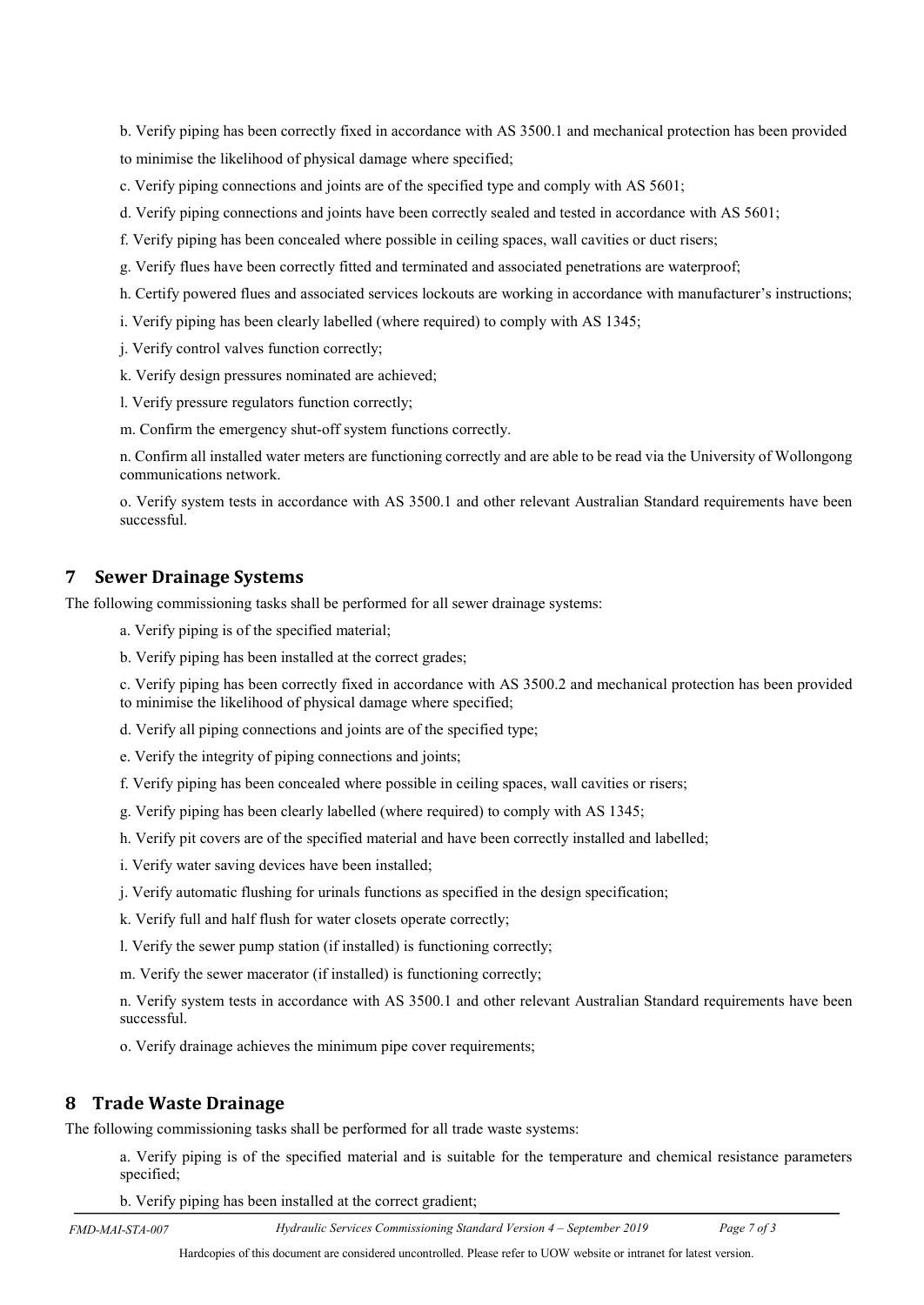c. Verify piping has been correctly fixed in accordance and mechanical protection has been provided to minimise the likelihood of physical damage;

d. Verify provisions have been made for thermal expansion and contraction;

e. Verify all piping connections and joints are of the specified type;

f. Verify the integrity of piping connections and joints;

g. Verify piping has been clearly labelled (where required) to comply with AS 1345;

h. Verify system tests in accordance with AS 3500.1 and other relevant Australian Standard requirements have been successful;

i. Verify drainage achieves the minimum pipe cover requirements;

j. Verify the trade waste drains are connected to the appropriate trade waste apparatus. Eg: Grease arrestor, dilution pit, etc;

k. Verify the installed trade waste apparatus is of the correct size and material. Verify it has the appropriate riser, specified lids and is finished flush with the finished surrounding surface level.

# <span id="page-7-0"></span>**9 Storm Water Drainage**

The following commissioning tasks shall be performed for all stormwater drainage systems:

a. Verify piping is of the specified material;

b. Verify piping has been installed at the correct gradient;

c. Verify piping has been correctly secured and mechanical protection has been provided to minimise the likelihood of physical damage;

d. Verify drainage lines meet the minimum specified requirement for levels and gradients;

e. Verify drainage achieves the minimum pipe cover requirements;

f. Verify all piping connections and joints are of the specified type;

g. Verify the integrity of piping connections and joints;

h. Verify piping has been clearly labelled (where required) to comply with AS 1345;

i. Verify pit covers are labelled, are of the specified material and have been correctly installed.

j. Verify system tests in accordance with AS 3500.1 and other relevant Australian standards requirements have been successful.

### <span id="page-7-1"></span>**10 Landscape Water Reticulation**

The following commissioning tasks shall be performed for all landscape water reticulation systems:

a. Verify piping is of the specified material;

b. Verify hose taps and irrigation points have been installed in accordance with the University of Wollongong's design standard and the landscape architects requirements;

c. Verify piping has been correctly secured and mechanical protection has been provided to minimise the likelihood of physical damage;

d. Verify all piping connections and joints are of the specified type;

e. Verify the integrity of piping connections and joints;

f. Verify that piping has been clearly labelled (where required) to comply with AS 1345. Provide additional signage at each hose tap and irrigation control valve. It should be clearly signposted 'Irrigation water - Not suitable for drinking';

g. Verify all irrigation spray and sprinkler devices distribute water as specified in the design specification;

h. Verify automatic controls for irrigation systems function as specified in the design specification;

i. Verify control devices produce the correct signal and where a BMCS is installed ensure that the correct data is transmitted.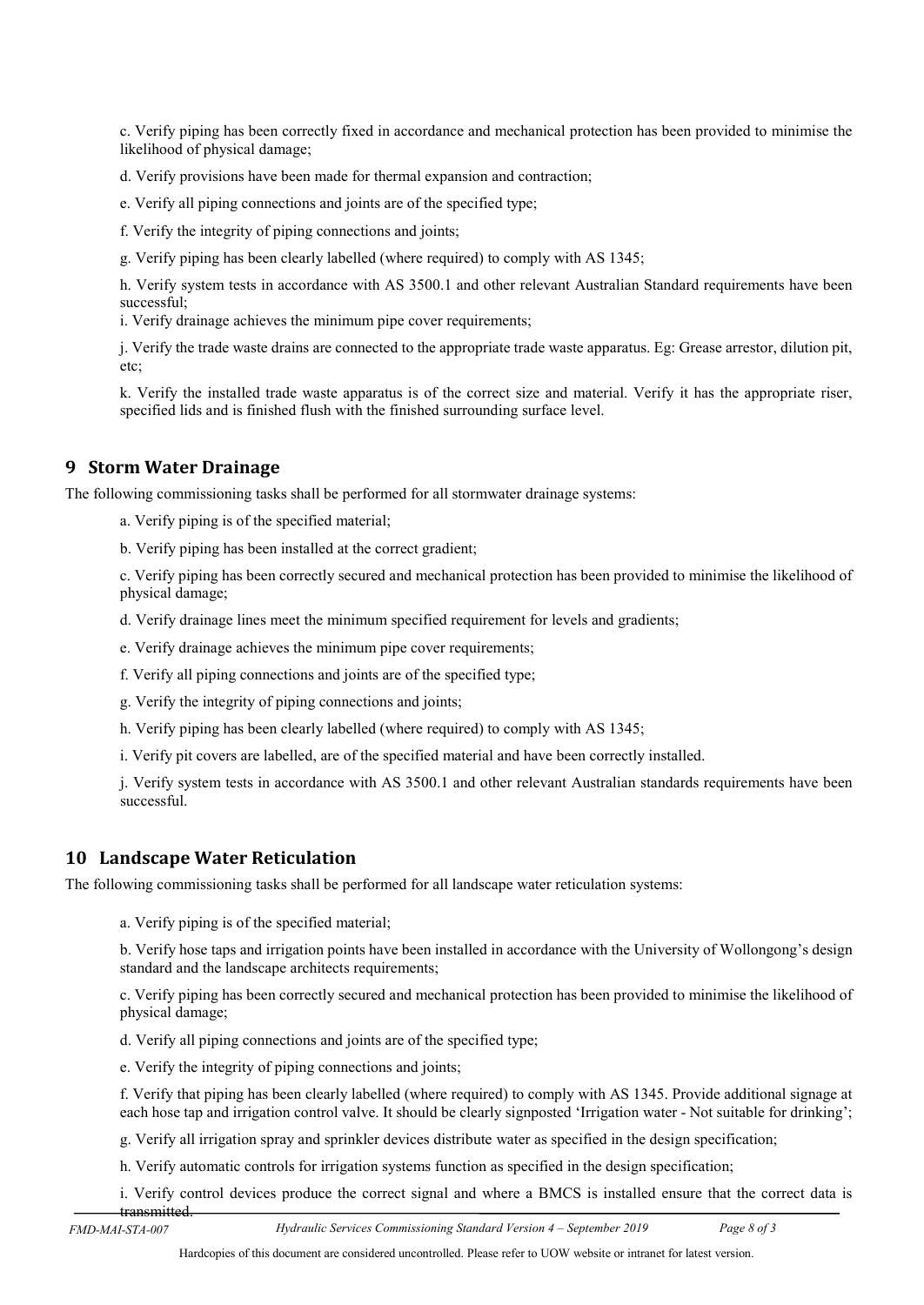j. Verify system tests in accordance with AS 3500.1 and other relevant Australian standards requirements have been successful.

### <span id="page-8-0"></span>**11 Rainwater Harvesting & Re-use System**

The following commissioning tasks shall be performed for all Rainwater Harvesting and Re-use reticulation systems:

a. Verify piping is of the specified material;

b. Verify piping has been correctly fixed in accordance with AS 3500.1 and mechanical protection has been provided to minimise the likelihood of physical damage where specified;

c. Verify piping connections and joints are of the specified type;

d. Verify piping connections and joints have been correctly sealed;

e. Verify piping has been concealed where possible in ceiling spaces, wall cavities or duct risers;

f. Verify piping has been clearly labelled to comply with AS 1345. Provide additional signage at each outlet. It should be clearly signposted 'Rainwater Reuse water - Not suitable for drinking';

g. Verify the rainwater reuse filtration and water treatment plant has been correctly installed/connected;

h. Verify the operation of protection backflow devices for potable water, e.g. air gaps and backflow protection devices. Provide commissioning reports to both the University of Wollongong and Sydney Water confirming correct operation;

i. Verify the operation of pressure control stations where installed;

j. Verify control valves function correctly;

k. Verify isolation valves function correctly;

l. Verify the flow rate of the tapware does not exceed the maximum flow required for water conservation;

m. Confirm the correct colour tapware buttons are installed;

n. Test and confirm there are no cross connections with other water services;

o. Confirm the pipework system has been flushed and disinfected in accordance with AS 3500.1;

p. Confirm all installed water meters are functioning correctly and are able to be read via the University of Wollongong communications network.

q. Verify system tests in accordance with AS 3500.1 and other relevant Australian Standard requirements have been successful.

### <span id="page-8-1"></span>**12 Fixtures, Tapware, Plant Equipment & Appliances**

Project fixtures are as per the fixtures and tapware schedule and as in the project contract documentation:

The following commissioning tasks shall be performed for all items:

a. Verify all piping connections and joints are of the specified type;

b. Verify the integrity of piping connections and joints;

c. Verify piping connections have been correctly sealed to prevent leakage;

d. Verify all items have been mechanically secured to protect against continuous operational usage and do not create 'hydraulic shock';

e. Where 'hydraulic shock' has occurred during testing, verify either the source of the 'hydraulic shock' has been found and rectified, or 'hydraulic shock' arrestors have been installed and have removed the 'hydraulic shock'.

e. Verify water supply at the required pressure and flow rate is connected to each item;

f. Verify drainage at the correct size, material and gradient is connected to item;

g. Verify all items operate in accordance with the manufacturer's requirements and applicable Australian Standards;

h. Verify all items are provided with correct signage;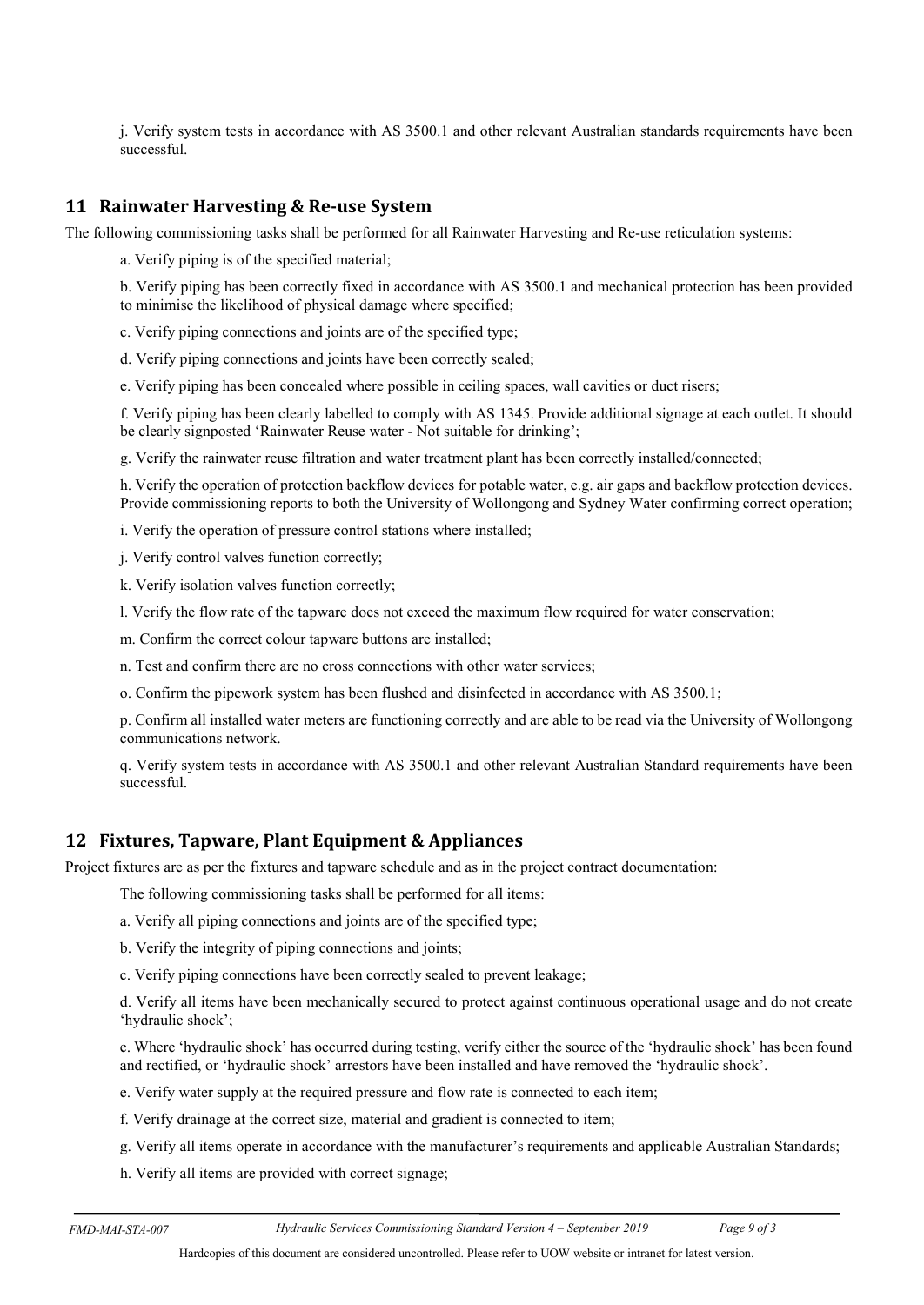

# **Potable Water Reticulation**

SAMPLE ONLY REFER TO CLAUSE 2.4 Building Number: \_\_\_\_\_\_\_\_\_\_\_\_\_\_\_\_\_\_\_ Building Name: \_\_\_\_\_\_\_\_\_\_\_\_\_\_\_\_\_\_\_\_\_\_\_ Commissioning Date: \_\_\_/\_\_\_/\_\_\_ Test Commissioning Results Test Reference Notes | Defects Secondary Test Pass Fail Fail and the Pass Fail Pass Fail Pass Fail Date Pass Fail Piping Installation  $\Box$ Piping Size & Type  $\Box$   $\Box$ Mechanical Protection  $\Box$ Connections & Joints Piping Insulation  $\Box$   $\Box$ Labelling Control Valves Taps & Showers  $\Box$ 

<span id="page-9-0"></span>

| Commissioning Contractor Name:     | Project Manager Name:          |  |  |  |
|------------------------------------|--------------------------------|--|--|--|
|                                    |                                |  |  |  |
| $\sim$ $\sim$ $\sim$ $\sim$ $\sim$ | $\sim$ $\sim$<br>$\sim$<br>. . |  |  |  |

Commissioning Contractor Representative: The Project Manager Reference: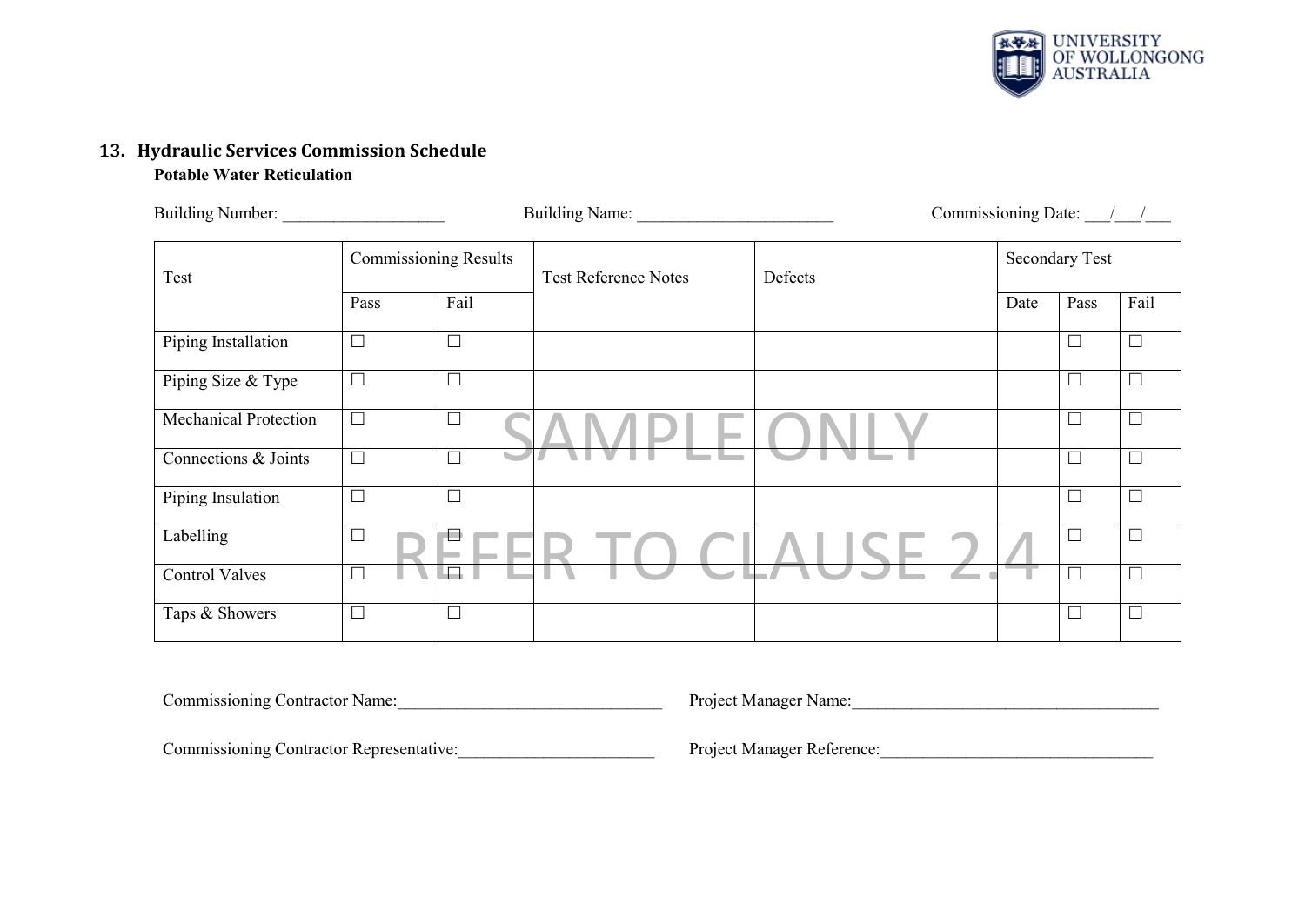

### **Hot Water**

Building Number: \_\_\_\_\_\_\_\_\_\_\_\_\_\_\_\_\_\_\_ Building Name: \_\_\_\_\_\_\_\_\_\_\_\_\_\_\_\_\_\_\_\_\_\_\_ Commissioning Date: \_\_\_/\_\_\_/\_\_\_

| Test                             | <b>Commissioning Results</b> |        | <b>Test Reference Notes</b> | Defects | <b>Secondary Test</b> |                          |        |
|----------------------------------|------------------------------|--------|-----------------------------|---------|-----------------------|--------------------------|--------|
|                                  | Pass                         | Fail   |                             |         | Date                  | Pass                     | Fail   |
| Hot Water Equipment Installation | $\Box$                       | $\Box$ |                             |         |                       | $\Box$                   | $\Box$ |
| <b>Mechanical Protection</b>     | $\Box$                       | $\Box$ |                             |         |                       | $\overline{\phantom{a}}$ | $\Box$ |
| Connections & Joints             | $\Box$                       | $\Box$ |                             |         |                       | $\Box$                   | $\Box$ |
| <b>Control Valves</b>            | ∟                            |        |                             |         |                       | $\Box$                   | $\Box$ |
| Labelling                        | $\Box$                       | $\Box$ |                             |         |                       | $\Box$                   | $\Box$ |
| <b>Burners</b>                   |                              | $\Box$ |                             |         |                       | $\Box$                   | $\Box$ |
| Temperature                      |                              | Г      |                             |         |                       | $\overline{\phantom{a}}$ | $\Box$ |
| <b>Boiling Water Units</b>       | └                            | $\Box$ |                             |         |                       | $\Box$                   | $\Box$ |

Commissioning Contractor Name:\_\_\_\_\_\_\_\_\_\_\_\_\_\_\_\_\_\_\_\_\_\_\_\_\_\_\_\_\_\_\_ Project Manager Name:\_\_\_\_\_\_\_\_\_\_\_\_\_\_\_\_\_\_\_\_\_\_\_\_\_\_

Commissioning Contractor Representative: Project Manager Reference: Commissioning Contractor Representative: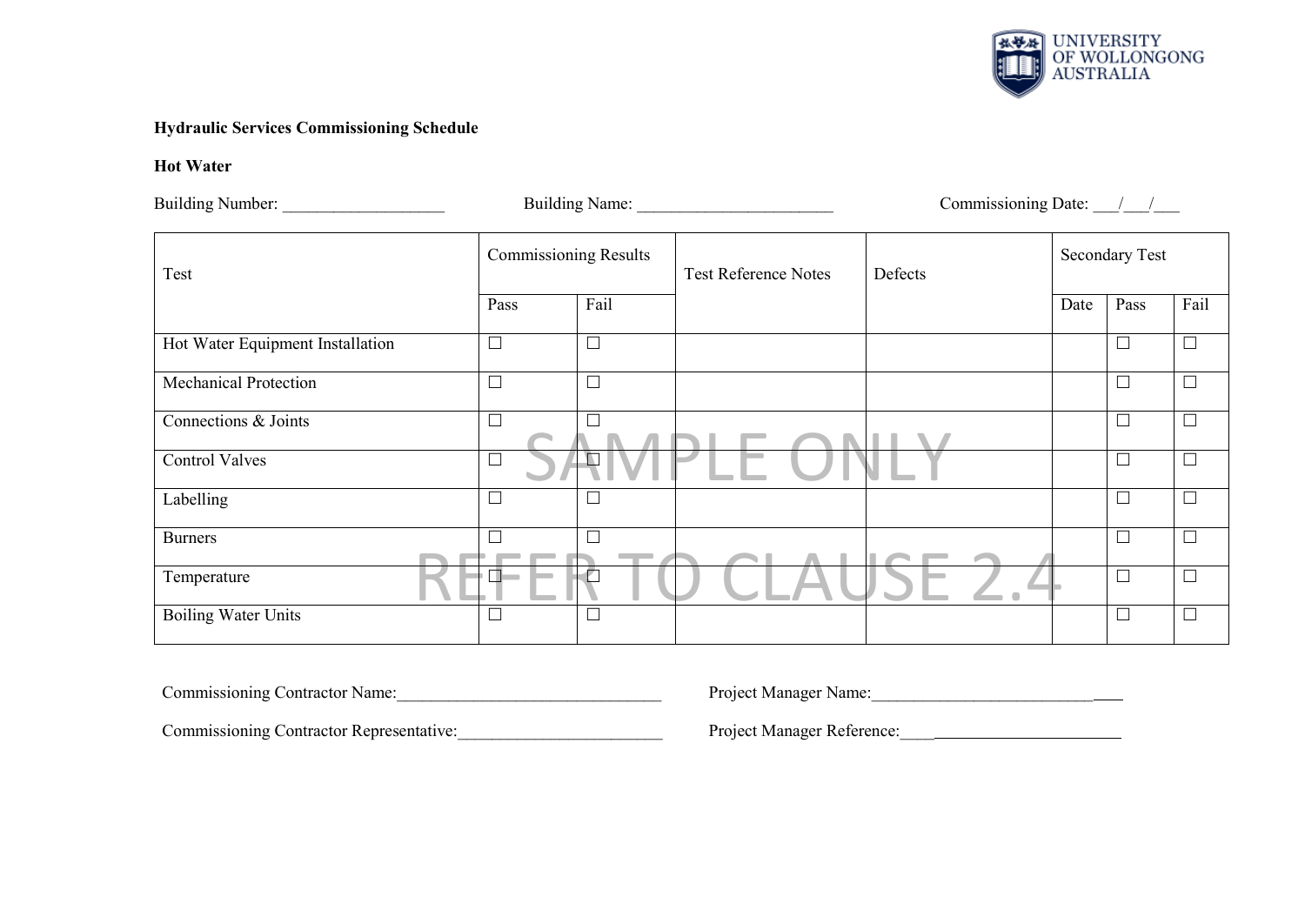

### **Gas Reticulation**

Building Number: \_\_\_\_\_\_\_\_\_\_\_\_\_\_\_\_\_\_\_ Building Name: \_\_\_\_\_\_\_\_\_\_\_\_\_\_\_\_\_\_\_\_\_\_\_ Commissioning Date: \_\_\_/\_\_\_/\_\_\_

| Test                         | <b>Commissioning Results</b> |        | <b>Test Reference Notes</b> | Defects | <b>Secondary Test</b> |                          |        |
|------------------------------|------------------------------|--------|-----------------------------|---------|-----------------------|--------------------------|--------|
|                              | Pass                         | Fail   |                             |         | Date                  | Pass                     | Fail   |
| Piping Installation          | $\Box$                       | $\Box$ |                             |         |                       | $\Box$                   | $\Box$ |
| Piping Size & Type           | $\Box$                       | $\Box$ |                             |         |                       | $\Box$                   | $\Box$ |
| <b>Mechanical Protection</b> | $\Box$                       | $\Box$ |                             |         |                       | $\overline{\phantom{a}}$ | $\Box$ |
| Connections & Joints         | $\Box$                       | $\Box$ |                             |         |                       | $\Box$                   | $\Box$ |
| <b>Isolating Valves</b>      | $\Box$                       | $\Box$ |                             |         |                       | $\overline{\phantom{a}}$ | $\Box$ |
| Flues                        |                              | E.     |                             |         |                       | $\Box$                   | Г      |
| Labelling                    | $\Box$                       | $\Box$ |                             |         |                       | $\Box$                   | Г      |
| <b>Control Valves</b>        | $\Box$                       | $\Box$ |                             |         |                       | $\Box$                   | $\Box$ |
| Pressure Regulators          | $\Box$                       | $\Box$ |                             |         |                       | $\Box$                   | $\Box$ |
| <b>Control Devices</b>       | $\Box$                       | $\Box$ |                             |         |                       | Г                        | Г      |

Commissioning Contractor Name:

Project Manager Name:\_\_\_\_\_\_\_\_\_\_\_\_\_\_\_\_\_\_\_\_\_\_\_\_\_\_\_\_\_\_\_\_\_\_\_\_

Commissioning Contractor Representative:

Project Manager Reference:\_\_\_\_\_\_\_\_\_\_\_\_\_\_\_\_\_\_\_\_\_\_\_\_\_\_\_\_\_\_\_\_\_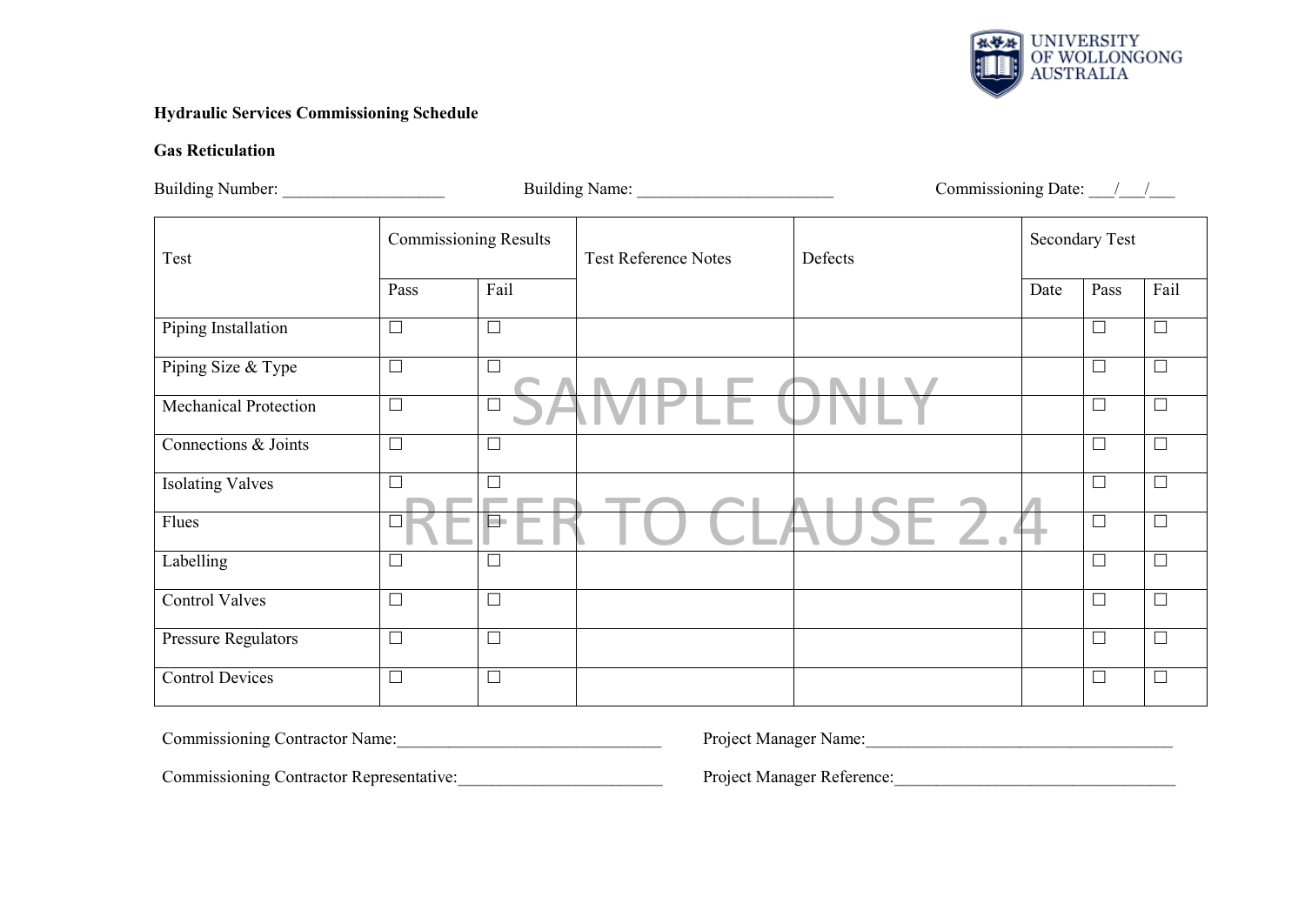

### **Sewer System**

Building Number: \_\_\_\_\_\_\_\_\_\_\_\_\_\_\_\_\_\_\_ Building Name: \_\_\_\_\_\_\_\_\_\_\_\_\_\_\_\_\_\_\_\_\_\_\_ Commissioning Date: \_\_\_/\_\_\_/\_\_\_

| Test                         | <b>Commissioning Results</b> |        | <b>Test Reference Notes</b> | Defects | <b>Secondary Test</b> |        |        |
|------------------------------|------------------------------|--------|-----------------------------|---------|-----------------------|--------|--------|
|                              | Pass                         | Fail   |                             |         | Date                  | Pass   | Fail   |
| Piping Installation          | $\Box$                       | $\Box$ |                             |         |                       | $\Box$ | $\Box$ |
| Piping Size & Type           | $\Box$                       | $\Box$ |                             |         |                       | $\Box$ | $\Box$ |
| <b>Mechanical Protection</b> | $\Box$                       | $\Box$ |                             |         |                       | $\Box$ | $\Box$ |
| Connections & Joints         | $\Box$                       | $\Box$ |                             |         |                       | $\Box$ | $\Box$ |
| Labelling                    | $\Box$                       | $\Box$ |                             |         |                       | $\Box$ | $\Box$ |
| Pit Covers                   | $\Box$                       | $\Box$ |                             |         |                       | $\Box$ | $\Box$ |
| <b>Water Saving Devices</b>  | Ē                            | $\Box$ |                             |         |                       | $\Box$ | $\Box$ |
| <b>Automatic Flushing</b>    | Г                            | Ō      |                             |         |                       | $\Box$ | $\Box$ |
| Full / Half Flush            | $\Box$                       | $\Box$ |                             |         |                       | $\Box$ | $\Box$ |

Commissioning Contractor Name: The Project Manager Name: The Project Manager Name: Commissioning Contractor Representative:\_\_\_\_\_\_\_\_\_\_\_\_\_\_\_\_\_\_\_\_\_\_\_\_ Project Manager Reference:\_\_\_\_\_\_\_\_\_\_\_\_\_\_\_\_\_\_\_\_\_\_\_\_\_\_\_\_\_\_\_\_\_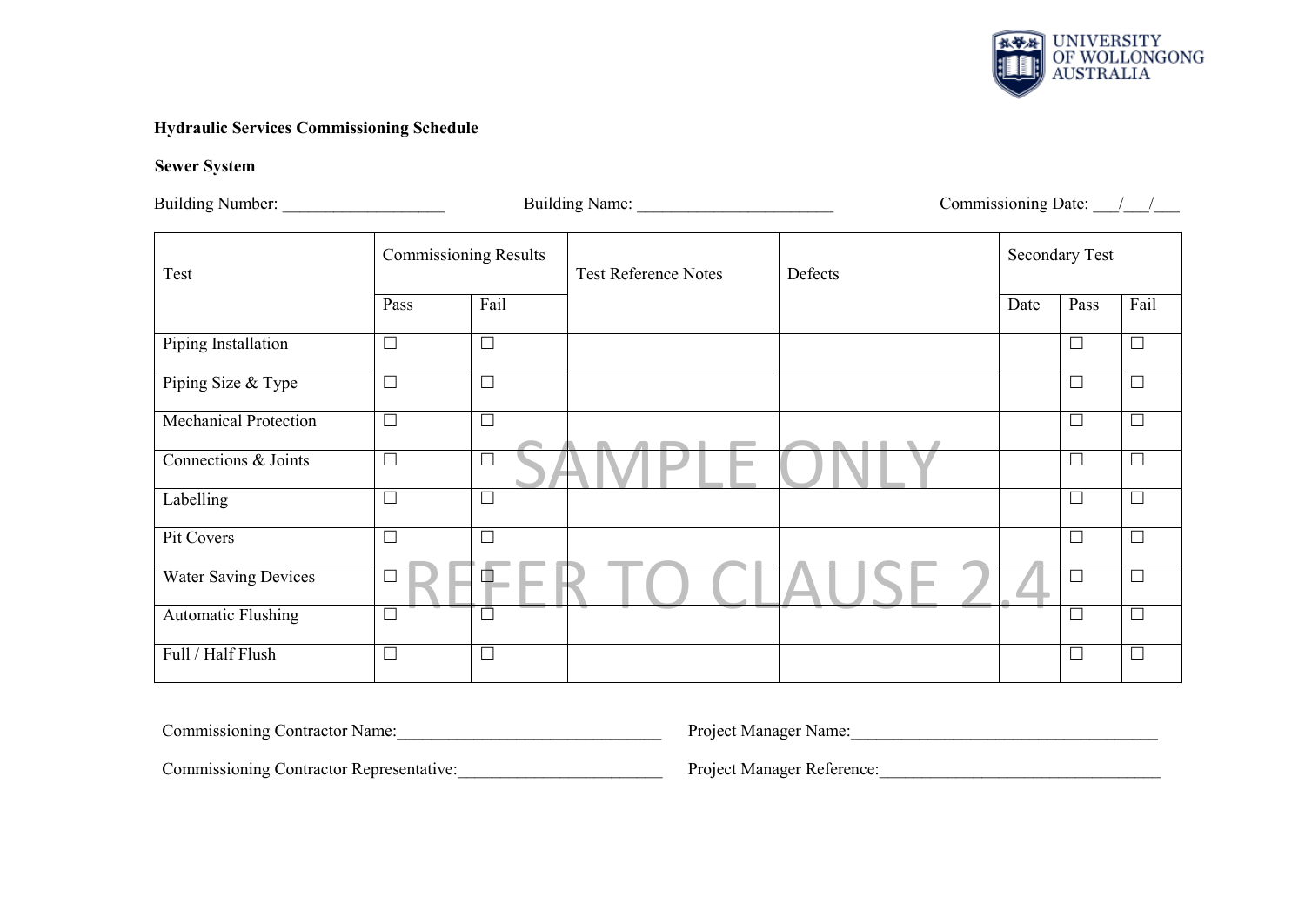

# **Trade Waste Drainage**

| <b>Building Number:</b> |  |
|-------------------------|--|
|-------------------------|--|

| T<br>ıng Numt<br>Name. | Date. |
|------------------------|-------|
|------------------------|-------|

| Test                                              | <b>Commissioning Results</b> |        | <b>Test Reference Notes</b> | Defects | <b>Secondary Test</b> |      |      |
|---------------------------------------------------|------------------------------|--------|-----------------------------|---------|-----------------------|------|------|
|                                                   | Pass                         | Fail   |                             |         | Date                  | Pass | Fail |
| Piping Installation                               | $\Box$                       |        |                             |         |                       |      |      |
| Piping Size & Type                                | $\overline{\phantom{a}}$     |        |                             |         |                       |      |      |
| <b>Mechanical Protection</b>                      | $\Box$                       |        |                             |         |                       |      |      |
| Provisions for Thermal<br>Expansion & Contraction | $\Box$                       | $\Box$ |                             |         |                       |      |      |
| Connections & Joints                              | $\Box$                       |        |                             |         |                       |      |      |
| Labelling                                         |                              |        |                             |         |                       |      |      |

| Commissioning Contractor Name:           | Project Manager Name:      |
|------------------------------------------|----------------------------|
| Commissioning Contractor Representative: | Project Manager Reference: |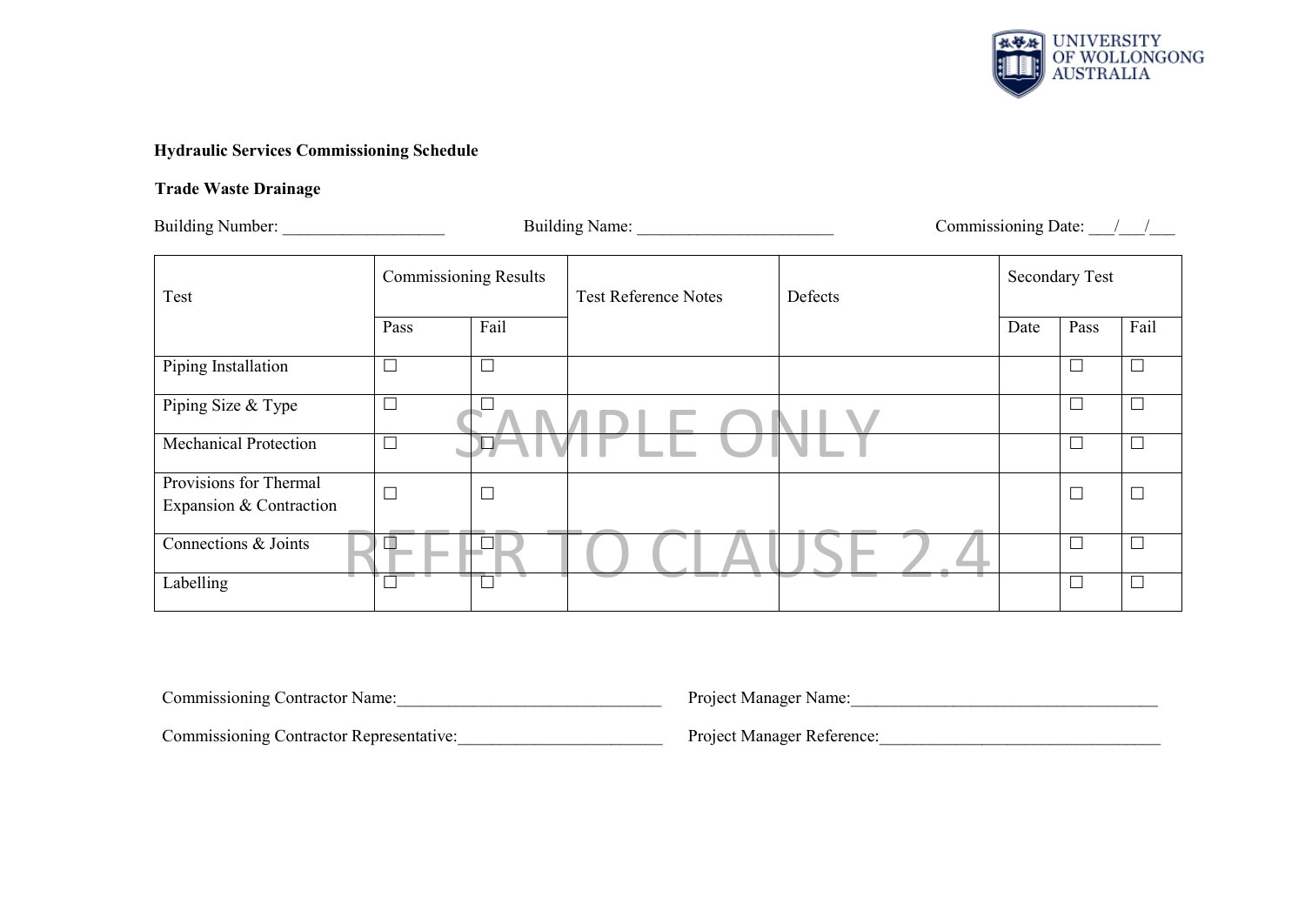

### **Storm Water Drainage**

| Buildi<br>Number: | Name | Jate:<br>3100110 S |
|-------------------|------|--------------------|
|                   |      |                    |

| Test                         | <b>Commissioning Results</b> |        | <b>Test Reference Notes</b> | Defects | <b>Secondary Test</b> |      |                          |
|------------------------------|------------------------------|--------|-----------------------------|---------|-----------------------|------|--------------------------|
|                              | Pass                         | Fail   |                             |         | Date                  | Pass | Fail                     |
| Piping Installation          | $\Box$                       | $\Box$ |                             |         |                       |      | $\overline{\phantom{a}}$ |
| Piping Size & Type           | $\Box$                       | $\Box$ |                             |         |                       |      | $\Box$                   |
| <b>Mechanical Protection</b> | $\Box$                       | П      |                             |         |                       |      | $\Box$                   |
| Drainage Lines               | $\Box$                       | $\Box$ |                             |         |                       |      | $\Box$                   |
| Connections & Joints         |                              |        |                             |         |                       |      | $\Box$                   |
| Labelling                    | w.                           |        | ٠                           |         |                       |      | $\Box$                   |
| Pit Covers                   | П                            | $\Box$ |                             |         |                       |      | $\Box$                   |

| <b>Commissioning Contractor Name:</b>    | Project Manager Name:      |
|------------------------------------------|----------------------------|
| Commissioning Contractor Representative: | Project Manager Reference: |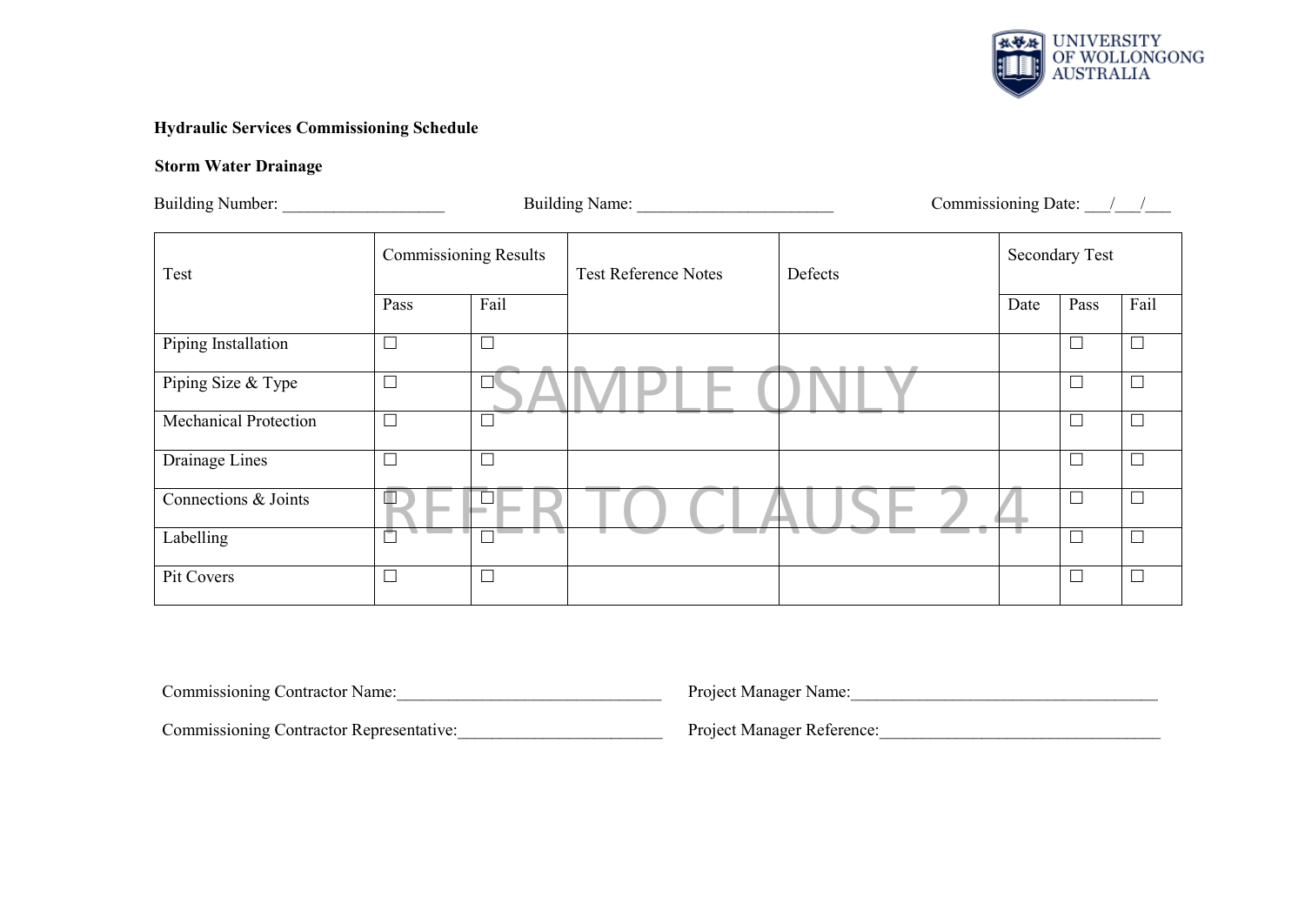

### **Landscape Water Reticulation**

Building Number: \_\_\_\_\_\_\_\_\_\_\_\_\_\_\_\_\_\_\_ Building Name: \_\_\_\_\_\_\_\_\_\_\_\_\_\_\_\_\_\_\_\_\_\_\_ Commissioning Date: \_\_\_/\_\_\_/\_\_\_

| Test                           | <b>Commissioning Results</b> |        | <b>Test Reference Notes</b> | Defects |      | <b>Secondary Test</b> |        |
|--------------------------------|------------------------------|--------|-----------------------------|---------|------|-----------------------|--------|
|                                | Pass                         | Fail   |                             |         | Date | Pass                  | Fail   |
| Piping Installation            | $\Box$                       | $\Box$ |                             |         |      | $\Box$                | $\Box$ |
| Piping Size & Type             | $\Box$                       | $\Box$ |                             |         |      | $\Box$                | $\Box$ |
| <b>Mechanical Protection</b>   | $\Box$                       | $\Box$ |                             |         |      | $\Box$                | $\Box$ |
| Connections & Joints           | $\Box$                       | $\Box$ |                             |         |      | $\Box$                | $\Box$ |
| Labelling                      | $\Box$                       |        |                             |         |      | $\Box$                | $\Box$ |
| <b>Control Devices</b>         |                              |        |                             |         |      | $\Box$                | $\Box$ |
| <b>Irrigation Distribution</b> | $\Box$                       | $\Box$ |                             |         |      | $\Box$                | $\Box$ |

| Commissioning Contractor Name:           | Project Manager Name:      |
|------------------------------------------|----------------------------|
| Commissioning Contractor Representative: | Project Manager Reference: |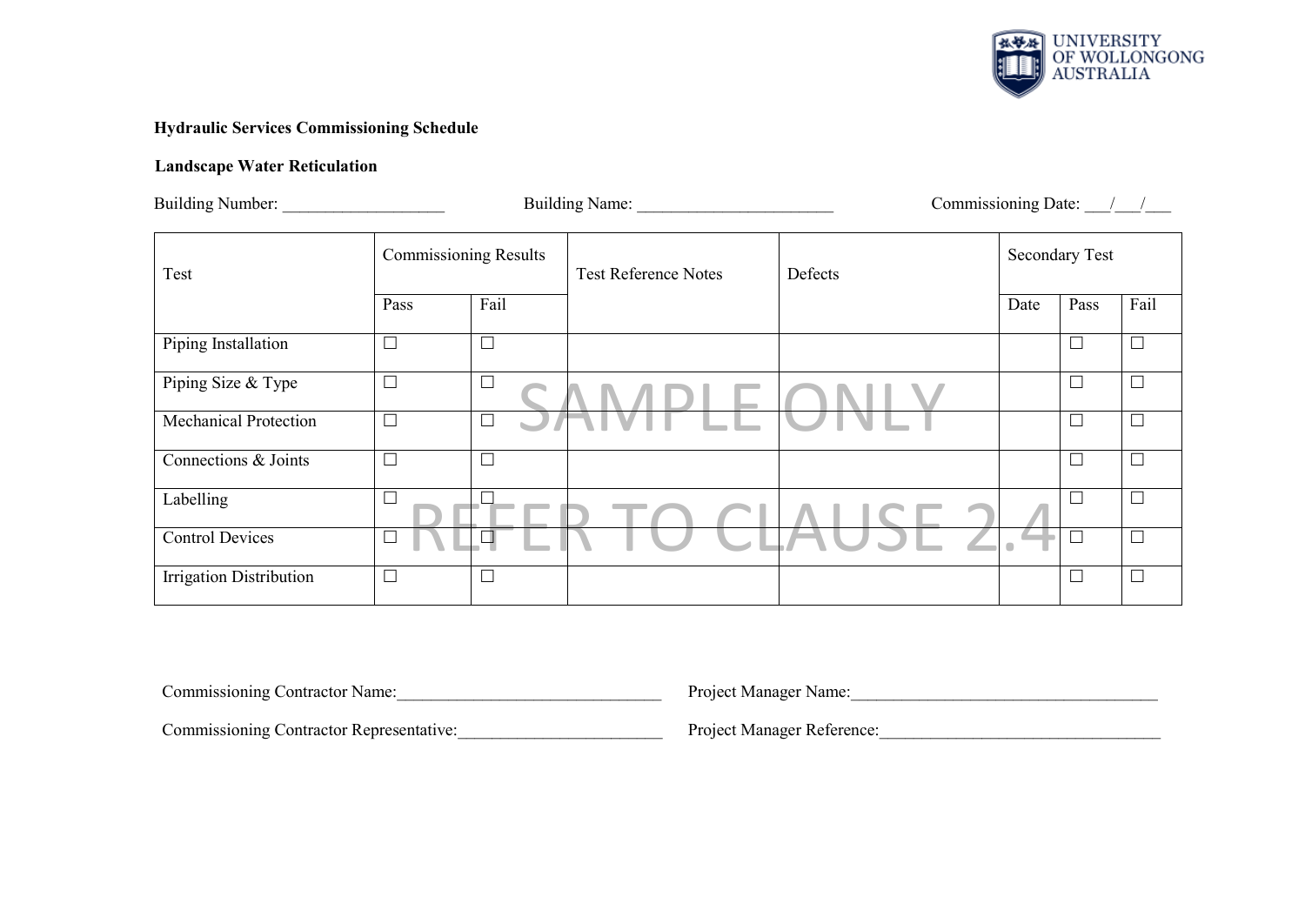

# **Non-Potable Water Reticulation**

| Building<br>$\lceil$ Number | Name | Jate<br>mıno |
|-----------------------------|------|--------------|
|                             |      |              |

| Test                         | <b>Commissioning Results</b> |        | <b>Test Reference Notes</b> | Defects |      | <b>Secondary Test</b> |                          |
|------------------------------|------------------------------|--------|-----------------------------|---------|------|-----------------------|--------------------------|
|                              | Pass                         | Fail   |                             |         | Date | Pass                  | Fail                     |
| Piping Installation          | $\Box$                       | $\Box$ |                             |         |      |                       | $\Box$                   |
| Connections & Joints         | $\Box$                       |        |                             |         |      |                       | $\overline{\phantom{a}}$ |
| <b>Mechanical Protection</b> | $\Box$                       | Ļ      |                             |         |      |                       | $\Box$                   |
| Taps                         | $\Box$                       | $\Box$ |                             |         |      | $\Box$                | $\Box$                   |
| Basins & Sinks               |                              | П      |                             |         |      |                       | $\Box$                   |
| Cisterns                     |                              | ı Tr   |                             |         |      |                       | $\overline{\phantom{a}}$ |
| <b>Safety Showers</b>        |                              | $\Box$ |                             |         |      |                       | $\Box$                   |

| Commissioning Contractor Name:           | Project Manager Name:      |  |  |
|------------------------------------------|----------------------------|--|--|
| Commissioning Contractor Representative: | Project Manager Reference: |  |  |